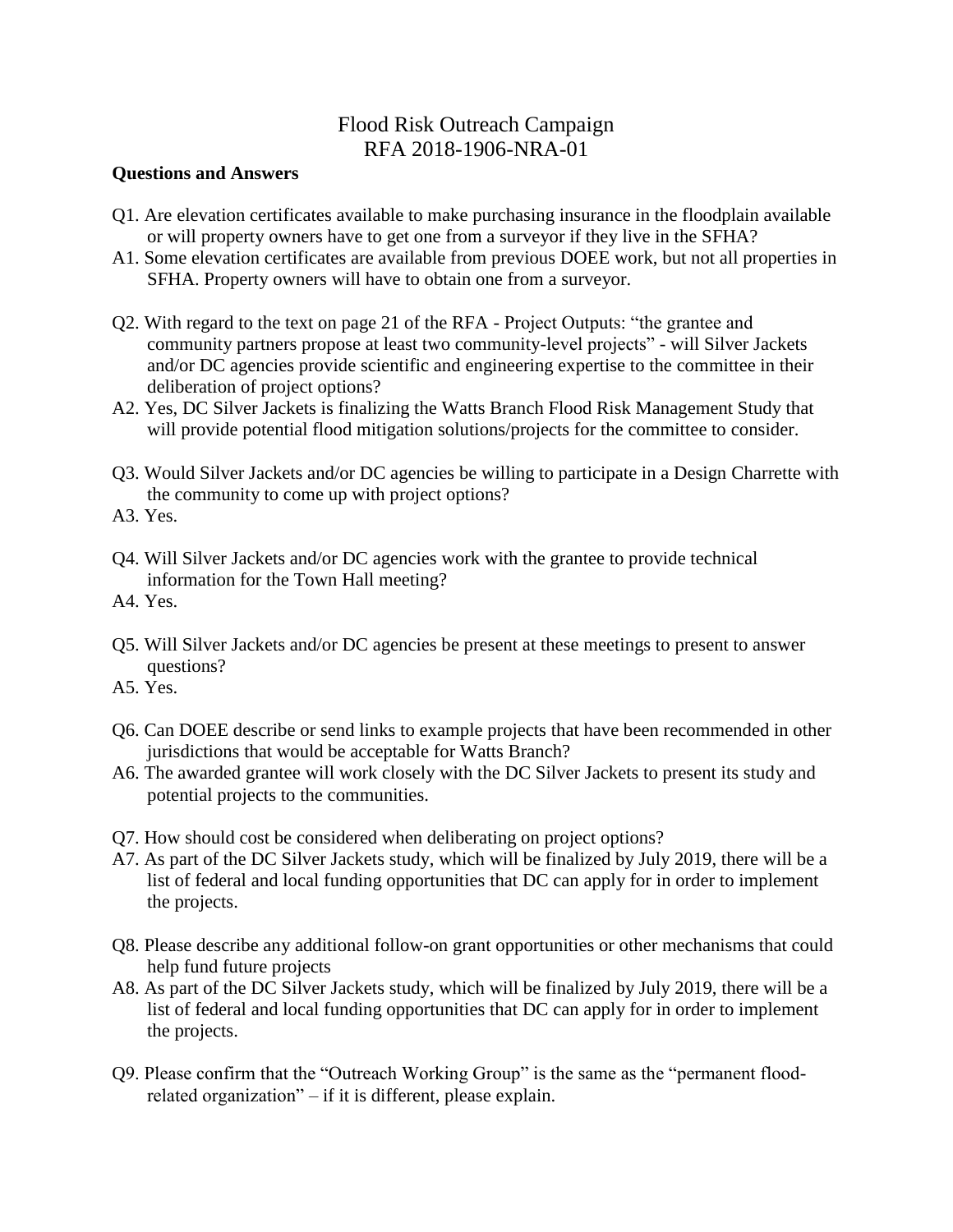- A9. Outreach working group is the grantee and members of DC Silver Jackets team. Permanent flood-related organization mainly consists of members of the communities. These two groups can be combined if the applicant would like to propose an approach.
- Q10. Other than being a local citizen, what are the desired skill sets or expertise needed to be on this committee?
- A10. The applicant should propose in the work plan.
- Q11. What is the target membership number?
- A11. The applicant should propose in their work plan.
- Q12. Please clarify and describe how this group will work with DC agencies and the Silver Jackets after this contract ends? E.g., frequency of meetings and time commitments
- A12. Ideally, the group should be able to continue.
- Q13. Will DC or Silver Jackets provide a list of all resident in the 500-year floodplain that should receive the questionnaire including name, address, email and phone?
- A13. DOEE will provide a list to the selected grantee after the award is made.
- Q14. How will the 50% response rate be measured? Should purchasing a list be included in the proposal? Is there an example questionnaire or will one be created under this grant.
- A14. DOEE will provide an example questionnaire to the grantee after the award. However, the applicant can propose a questionnaire.
- Q15. Please clarify why "in person" is specified and whether responses to an online or postal survey is also acceptable.
- A15. DOEE prefers in person questionnaire based on our previous experience.
- Q16. Approximately how many properties (homes and businesses) are in the floodplain of Watts Branch?
- A16. Approximately 500 properties are in 100-yr and 500-yr floodplains of Watts Branch. DOEE has a list of properties and will share with the selected grantee after DOEE awards the grant.
- Q17. Would it be possible to get data on which households/properties have flood insurance and which ones do not so that our outreach and messaging can be very targeted?
- A17. DOEE cannot share individual NFIP flood insurance information with applicants. After DOEE awards the grant, DOEE will share limited NFIP flood insurance policies data with the selected grantee.
- Q18. We are hoping to make an appointment for an in person meeting regarding the subject project. Can you advise on what dates and times are available?
- A18. DOEE has not scheduled pre-selection conferences/meetings for this RFA. Applicants are encouraged to submit their questions at the provided email address. See section 2.5 of the RFA